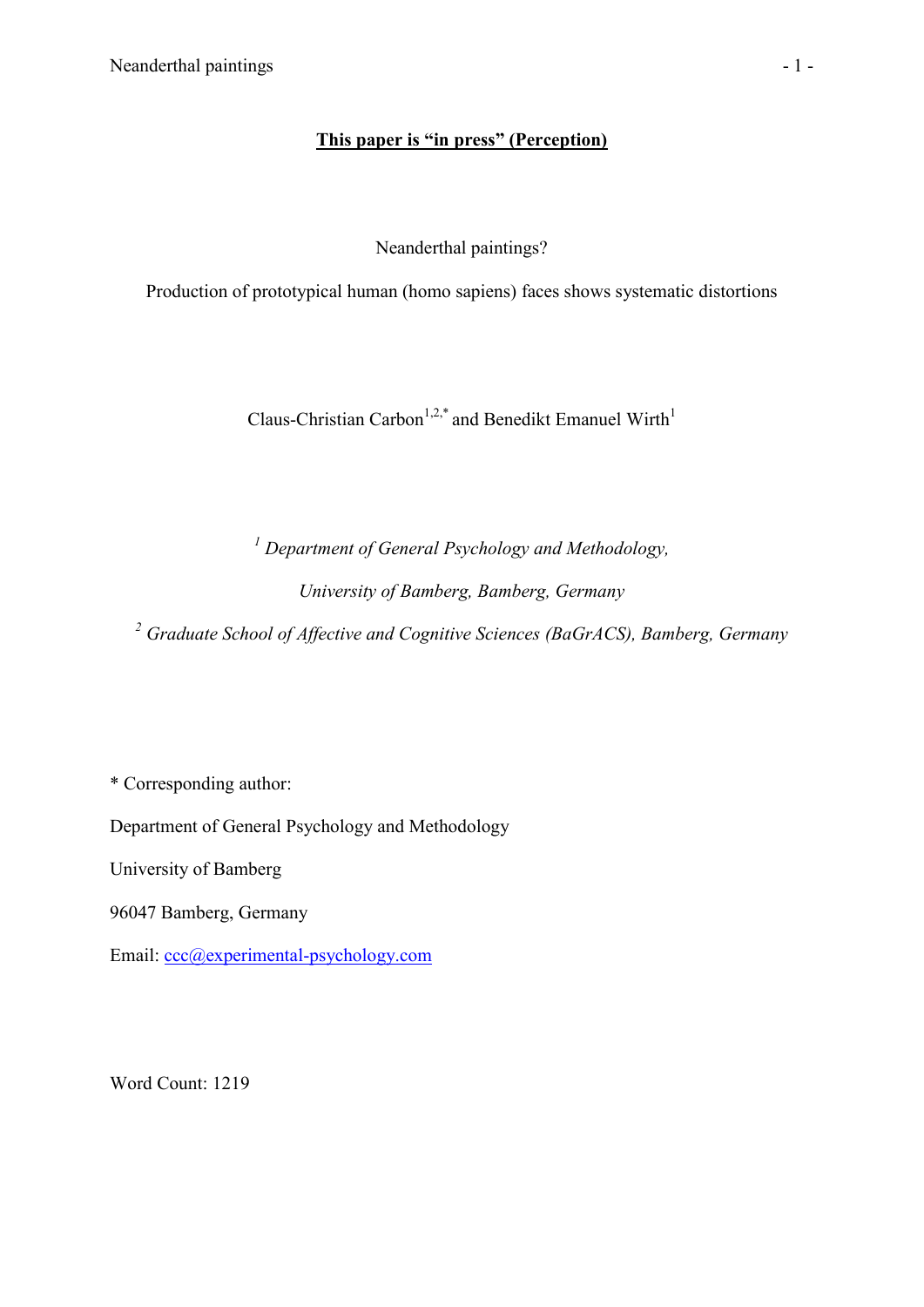## **Abstract**

People's sketches of human faces seem to be systematically distorted: The eyes' position is always higher than in reality. This bias was experimentally analyzed by a series of experiments varying drawing conditions. Participants either drew prototypical faces from memory (studies 1 and 2: free reconstruction; study 3: cued reconstruction) or directly copied average faces (study 4). Participants consistently showed this positioning bias, which is even in accord with facial depictions published in influential research articles by famous face researchers (study 5). We discuss plausible explanations for this reliable and stable bias which is coincidentally similar to the morphology of Neanderthals.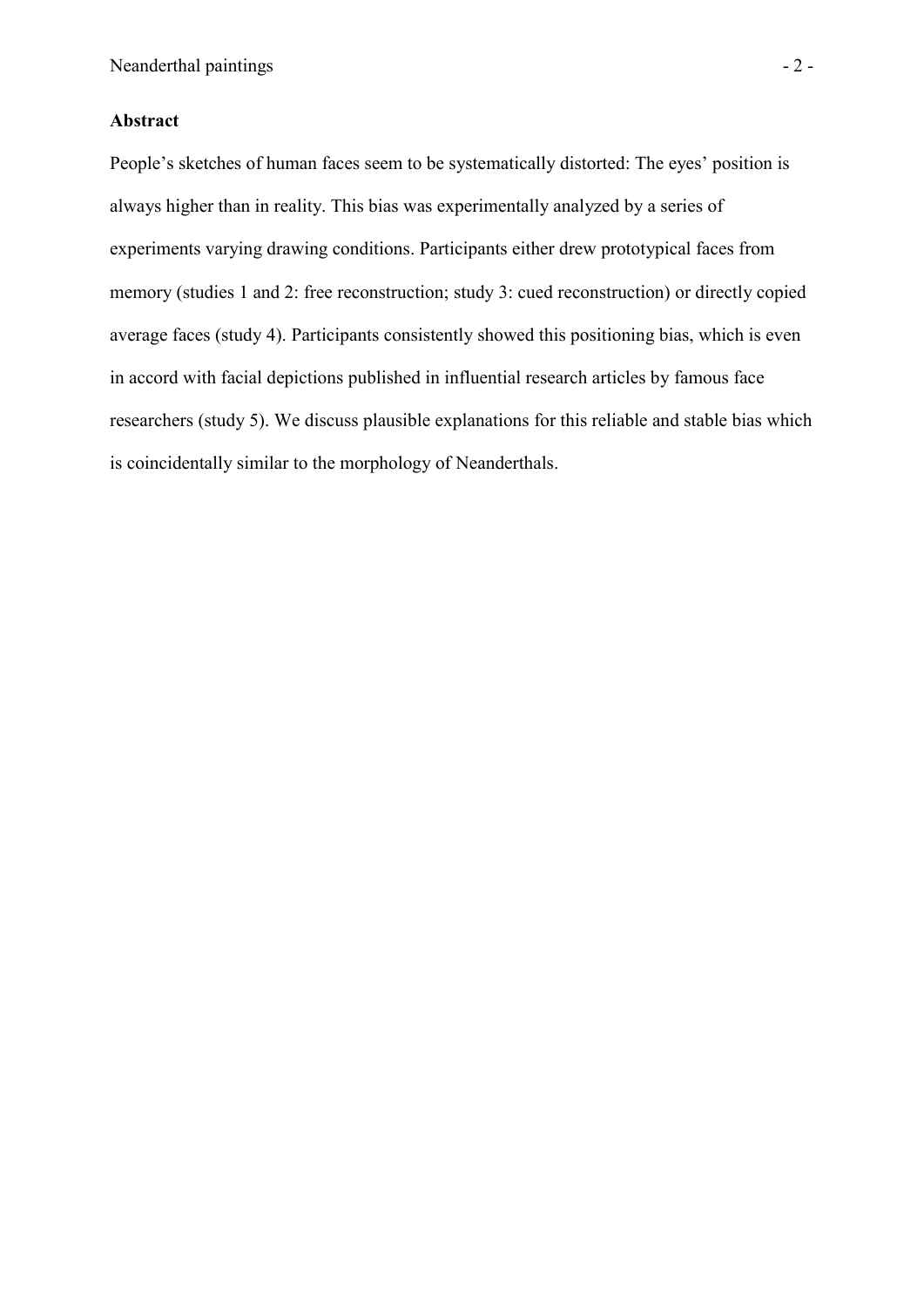Let's start with a small task. Please draw a prototypical face in the empty box of Figure 1, just with its essential aspects, i.e. outline, eyes, etc.!



Figure 1. Please draw a prototypical face in this box!

Now, please compare your sketch with the schematized depiction of a human face shown in Figure 2, based on average craniometric data (Farkas et al 1994). Do you notice any striking differences? Are the eyes in your sketch at a considerably higher position than in the sketch of Figure 2? If you respond towards the mean of most people, this is probably the case. However, our studies show that the distorted configurations of your sketch do not reflect a lack of artistic talent, but a bias in the production of facial prototypes most people concordantly show.

[ ... please insert a page break here ...]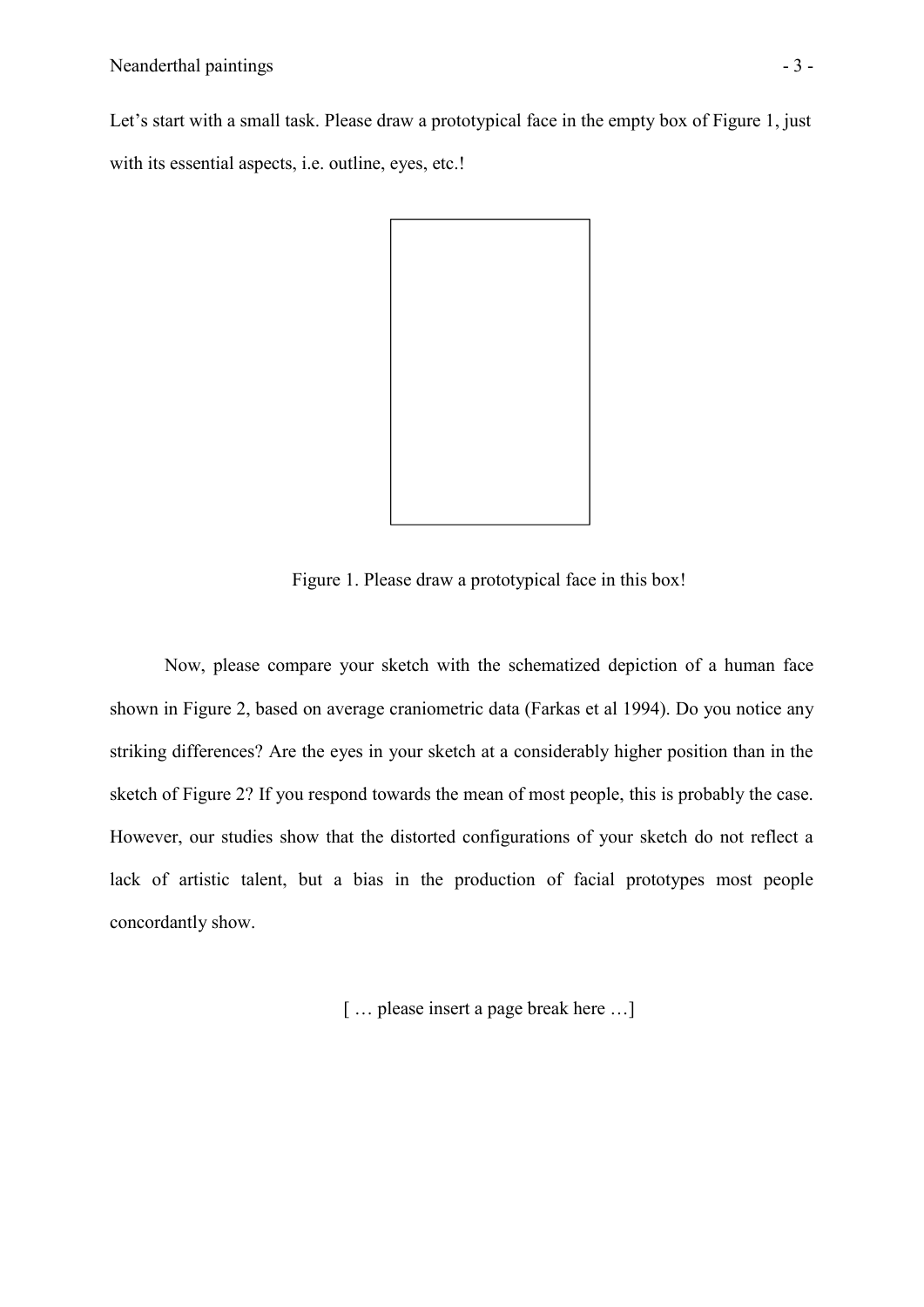

Figure 2. Schematized depiction of an average human face based on craniometric data (Farkas et al 1994)

In order to draw a human face, we need to recall a representation of a typical instance, a "prototype", of the class "human faces". Prototypes are usually defined as results of principal components (Basri 1996) or as averages of all encountered exemplars of a class (Burton et al 2005). Both approaches cannot really explain why producing prototypes of such a frequently encountered object class should yield systematically distorted results.

Here we try to investigate the conditions and the reliability of this effect under different drawing conditions. Our studies' methods are summarized in Table 1.

| <b>Study No.</b> | <b>Study title</b>   | N  | <b>Procedure</b>                                    |  |  |
|------------------|----------------------|----|-----------------------------------------------------|--|--|
| #1               | Free reconstruction  | 41 | Drawing the prototype of a face on a blank A4 paper |  |  |
|                  | of faces (sheet on a |    | located on a desk                                   |  |  |
|                  | desk)                |    |                                                     |  |  |
| #2               | Free reconstruction  | 38 | Drawing the prototype of a face on a blank A4 paper |  |  |

Table 1. Method specifications of our studies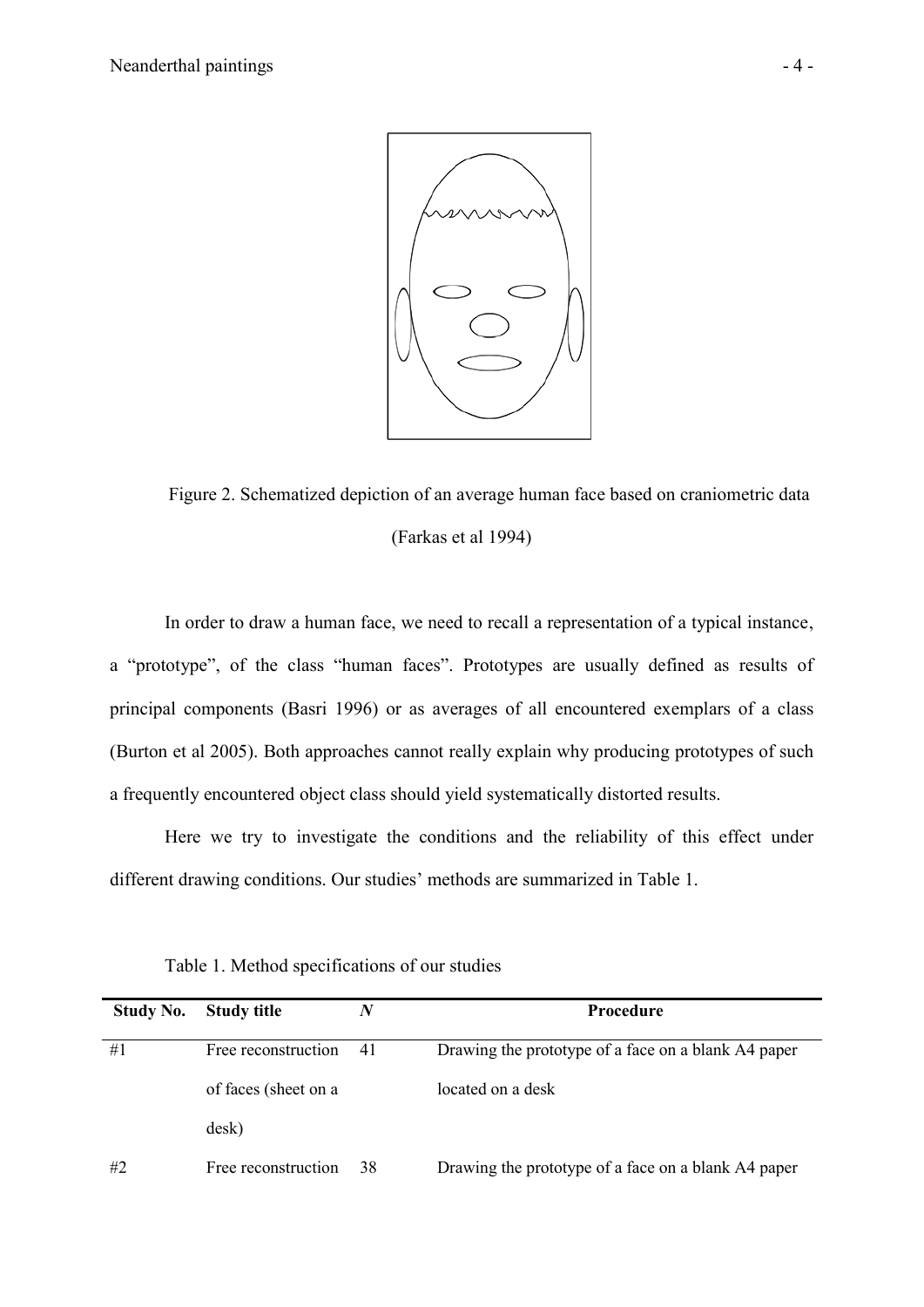|    | of faces (sheet on |     | located on the wall at eye level to avoid artificial    |
|----|--------------------|-----|---------------------------------------------------------|
|    | the wall)          |     | effects based on perspective distortion                 |
| #3 | Cued               | 106 | Two average faces (female and male) presented to the    |
|    | reconstruction of  |     | participants for 30 s. Task: Depicting these faces from |
|    | faces              |     | memory                                                  |
| #4 | Copying of faces   | 21  | Copying two average faces (female and male)             |
| #5 | Highly cited face  | 3   | Measurement of faces appearing in influential face      |
|    | depictions         |     | research articles (Bruce & Young 1986; Ellis & Lewis    |
|    |                    |     | 2001; Gobbini & Haxby 2007)                             |
|    |                    |     |                                                         |

Depicted faces in all studies showed systematic distortions regarding the position of the eyes: eyes were consistently located at higher positions than in average faces (Figure 3). We statistically test these deviations by using the ratio of the distance between the *endocanthion* (tear duct) level and the *gnathion* (tip of the chin) divided by the distance between the *vertex* (highest point of the head) and the *gnathion*. This measure was then compared with the average eye position ratio determined in craniometric studies (i.e. .477, see Farkas et al 1994) using two-tailed one sample *t*-tests. In those studies using average faces as models (study 3 and 4), the average eye position ratio of the drawings was compared with the eye position ratios of the model faces (.488 for male and .473 for female faces). Table 2 summarizes the results of the inferential analyses.

| <b>Study No.</b> | <b>Mean eye position</b> | <b>Mean deviation</b> | $T_{\rm df}$                         | $\bm{p}$ | <b>Effect</b> |
|------------------|--------------------------|-----------------------|--------------------------------------|----------|---------------|
|                  | ratio $(SD)$             | from average face     |                                      |          | size          |
| #1               | .570(.073)               | .093                  | $T_{40} = 8.1$ $p < .001$ $d = 1.27$ |          |               |
| #2               | .531(.115)               | .054                  | $T_{37} = 2.9$ $p < .01$ $d = 0.47$  |          |               |

Table 2. Summarized results.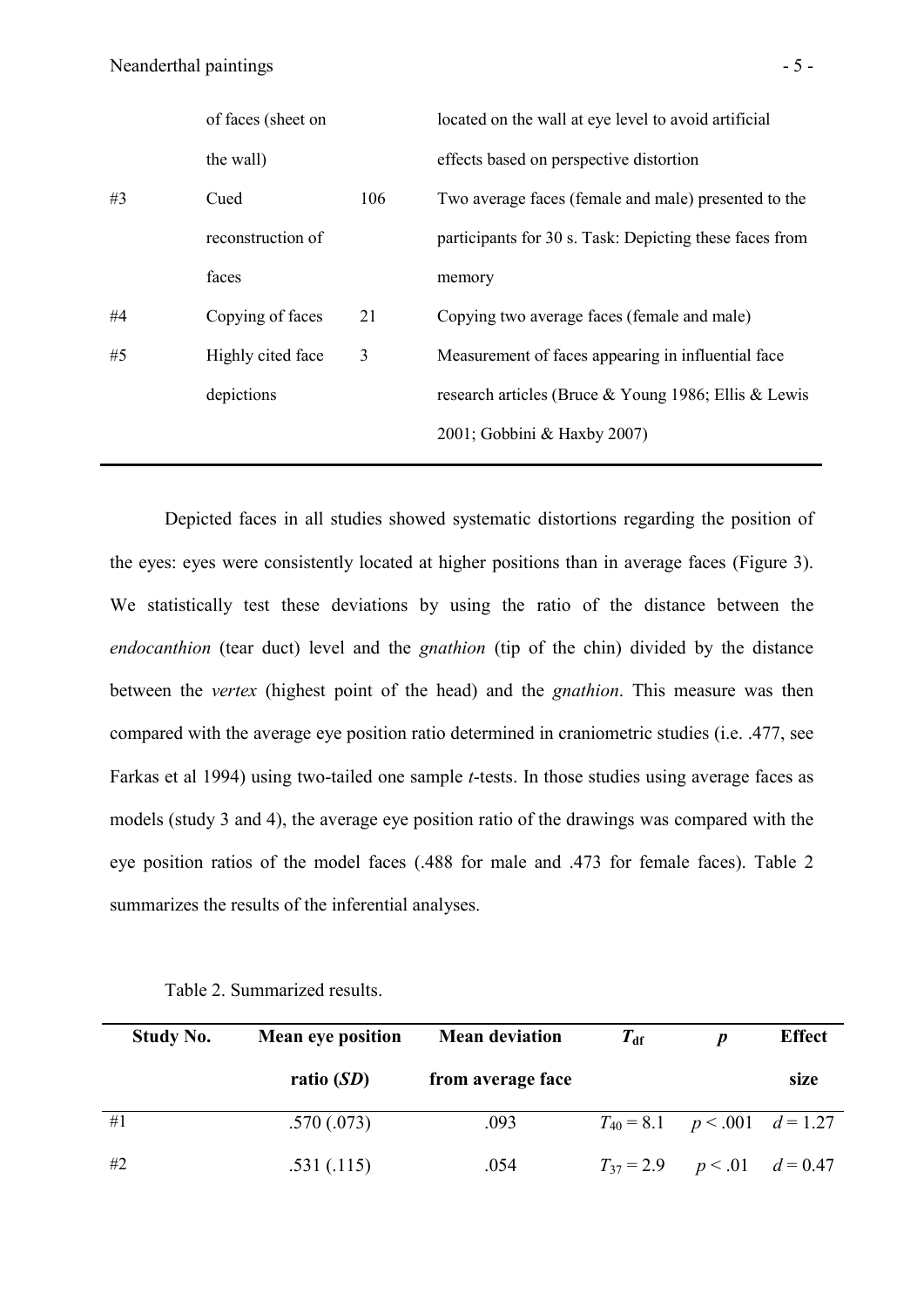| $#3$ (male)   | .565(.062) | .077 | $T_{105} = 12.8$ $p < .001$ $d = 1.25$ |  |
|---------------|------------|------|----------------------------------------|--|
| $#3$ (female) | .564(.068) | .091 | $T_{105} = 13.9$ $p < .001$ $d = 1.35$ |  |
| $#4$ (male)   | .538(.044) | .050 | $T_{20} = 5.2$ $p < .001$ $d = 1.13$   |  |
| $#4$ (female) | .536(.046) | .048 | $T_{20} = 4.7$ $p < .001$ $d = 1.03$   |  |
| #5            | .539(.020) | .062 | $T_2 = 4.7$ $p < .05$ $d = 3.15$       |  |
|               |            |      | $(Z = 3.1)$                            |  |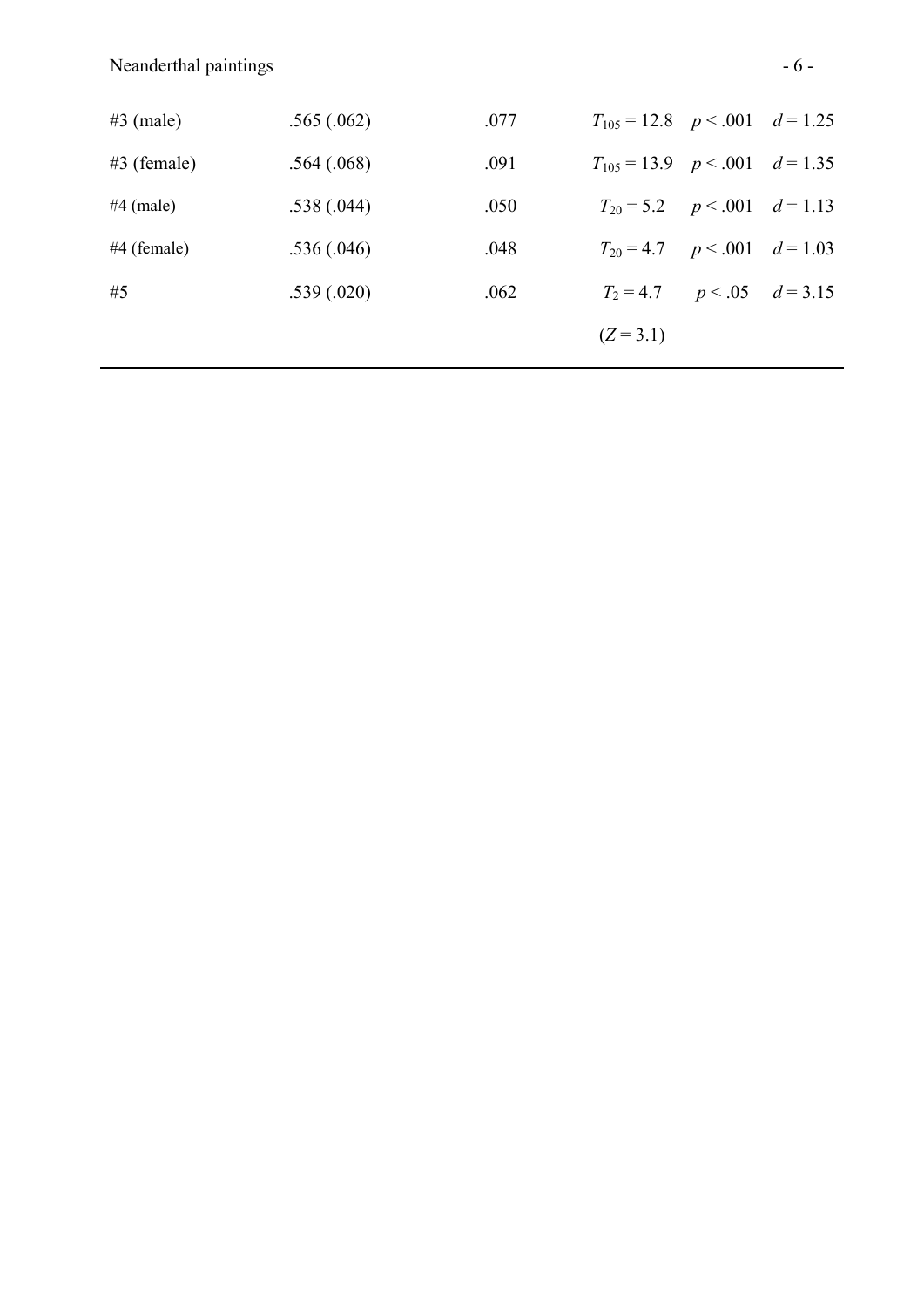

(a) Examples for sketches from study 1



(c) Relative empirical position of the eyes derived from study 2 superimposed on a sketch based on craniometric data (Farkas et al., 1994)



(b) Relative empirical position of the eyes derived from study 1 superimposed on a sketch based on craniometric data (Farkas et al., 1994)



(d) Relative empirical position of the eyes derived from study 3 superimposed on the model faces (average faces stem from Gründl, 2013, reproduced with permission of the author)



(e) Relative empirical position of the eyes derived from study 4 superimposed on the model faces (average faces stem from Gründl, 2013, reproduced with permission of the author)



(f) Relative empirical position of the eyes derived from study 5 superimposed on a sketch based on craniometric data (Farkas et al., 1994)

Figure 3. Illustrations of averaged results.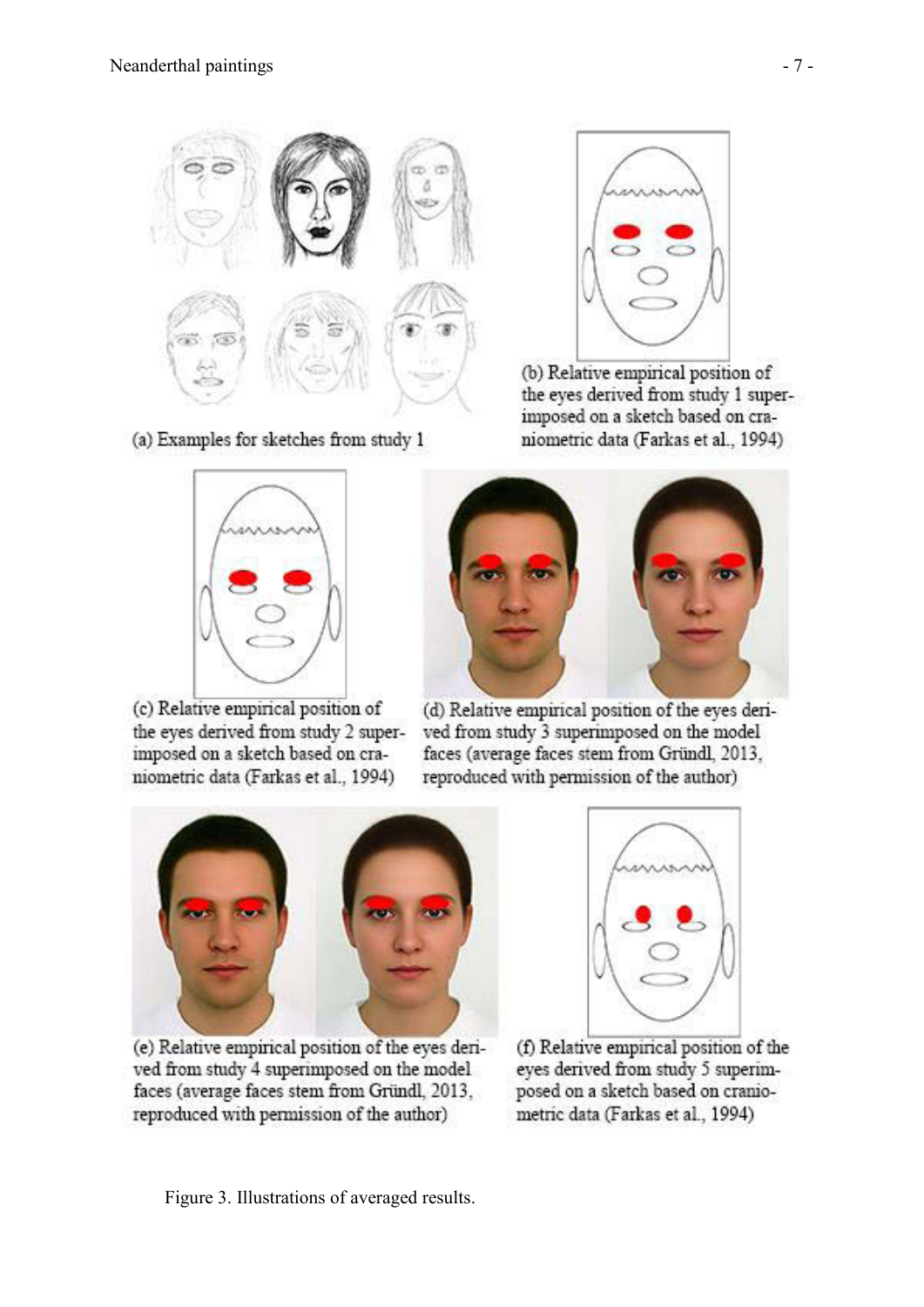The results of our studies show that most people — even famous face researchers (study 5) — are susceptible to the mentioned bias, and thus, produce distorted depictions of faces. Several explanations for these distortions seem plausible. (1) "hair as hat" hypothesis: People do not account for the area of the hair as part of the head, but as a kind of "hat", thus mentally locating the eyes towards the top of the face. (2) "head as box" hypothesis: The convexity of the forehead is not taken into account, so the top of the head is identified lower. (3) "face from below" hypothesis: Babies' first visual experiences of faces are made by an extreme perspective from bottom up affecting mental representations (for a more extensive discussion of this hypothesis see Wirth & Carbon 2010). Follow-up analyses revealed that the relative length of the depicted faces in studies 1-4 is significantly reduced compared to the average (model) face(s)  $(Ts < -2.2, ps < .05)$  whereas the hairline is in a proper relative position  $(0 > T_s > -1.8, p_s > .05)$  causing a reduced height of the forehead. This rather supports the "head as box" hypothesis than the "hair as hat" hypothesis". Due to their low foreheads, participants' depictions are incidentally similar to the morphology of Neanderthals (Thompson & Illerhaus 1998), our sister species, which, we thought, became extinct about 30,000 years ago (Harvati 2010). However, as long as our production of faces is distorted so clearly, Neanderthals live on, at least in our depictions.